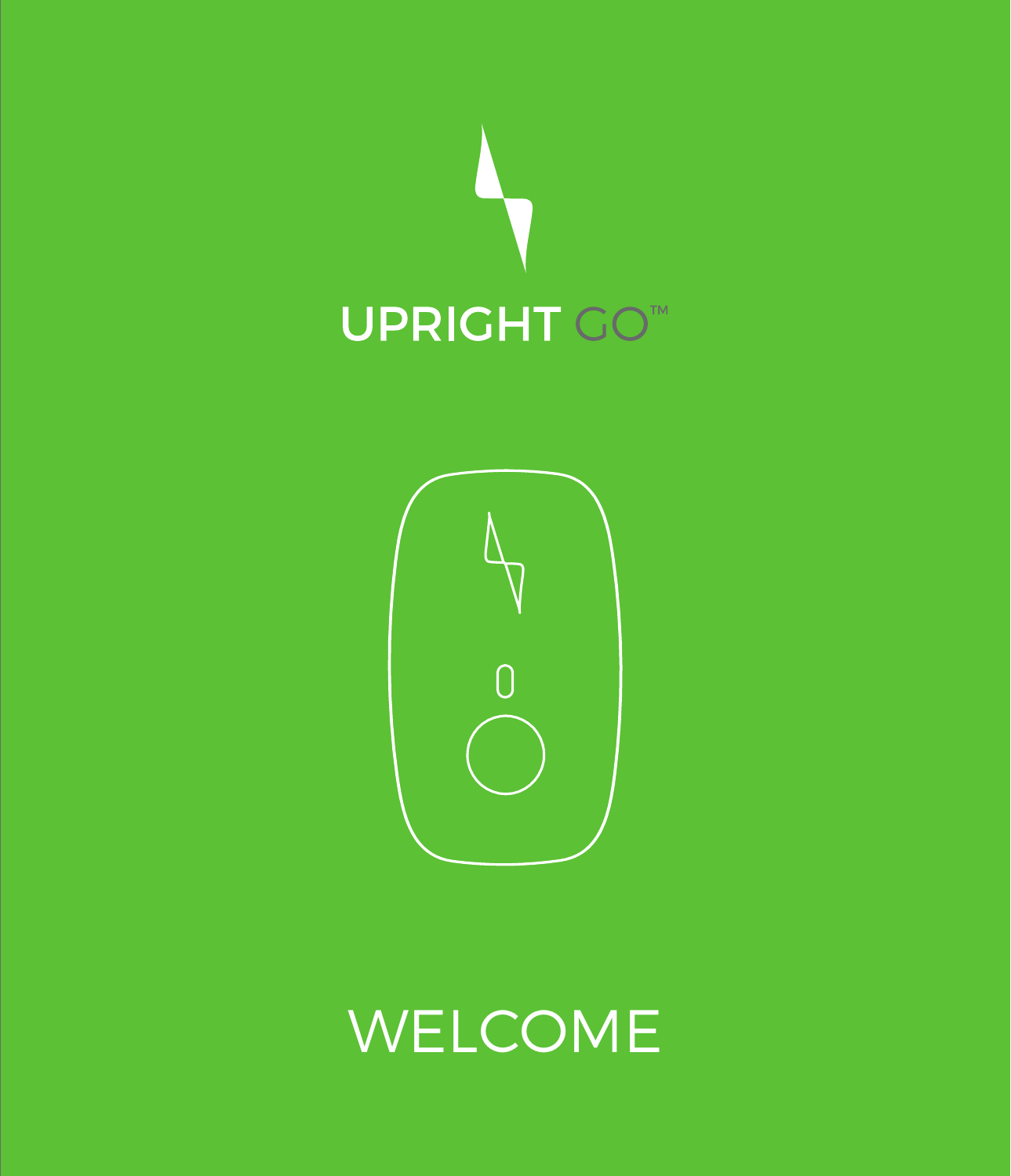# TABLE OF CONTENTS

| WELCOME TO THE UPRIGHT COMMUNITY <b>EXAMPLE</b>                                                               |
|---------------------------------------------------------------------------------------------------------------|
| <b>OUICK START GUIDE</b>                                                                                      |
| <b>WHAT'S IN THE BOX</b>                                                                                      |
| OPERATION MODES <b>CONSUMING A SET A</b> 8                                                                    |
|                                                                                                               |
| PLACING UPRIGHT GO ON YOUR BACK  13                                                                           |
| UPRIGHT GO ADHESIVES <b>With the COVID-14</b> 14                                                              |
|                                                                                                               |
| HOW TO PERFECT YOUR UPRIGHT POSTURE  18                                                                       |
| OPERATING YOUR UPRIGHT GO FROM BOTH<br>$\begin{array}{ccc}\n& 22\n\end{array}$<br>THE APP & THE DEVICE ITSELF |

| YOU CAN USE YOUR UPRIGHT GO WITHOUT EVEN |    |
|------------------------------------------|----|
| OPENING THE APP                          | 23 |
| <b>I ED INDICATORS</b>                   | 24 |
| VIBRATION FFFDBACK                       | 26 |
| <b>VIBRATION SETTINGS</b>                | 28 |
| $\sim$ 30<br>FIRMWARF UPDATE             |    |
| <b>SPECS</b>                             | 31 |
| REGULATORY INFORMATION                   |    |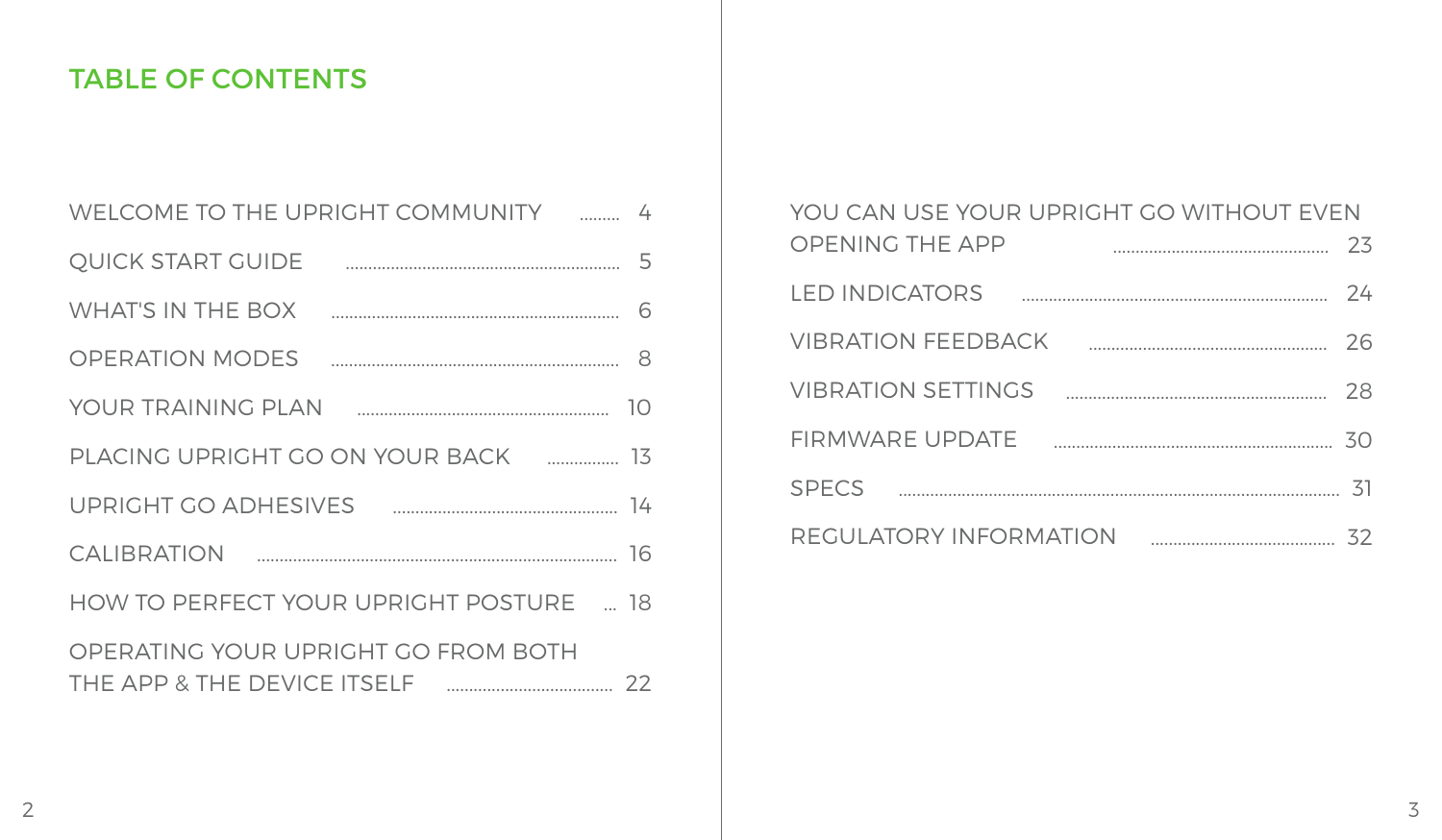# WELCOME TO THE UPRIGHT COMMUNITY **QUICK START GUIDE**

Now that you've received your UPRIGHT GO, it's time to start improving your posture. Upright is a world leader in connected posture trainers. We hope your experience with UPRIGHT GO will be meaningful. Now let's get started!



- 1. First, download the UPRIGHT GO app. Search for "UPRIGHT GO" in the App Store or in Google Play.\*
- 2. Install the app, open it and sign up.
- 3. Follow a short tutorial which will teach you everything about how to start using your UPRIGHT GO.\*\*
- 4. Improve your posture with UPRIGHT GO!

- \* UPRIGHT GO is compatible with iOS 8.0 & Android 4.4 and later versions.
- \*\* Make sure your UPRIGHT GO is fully charged before you start.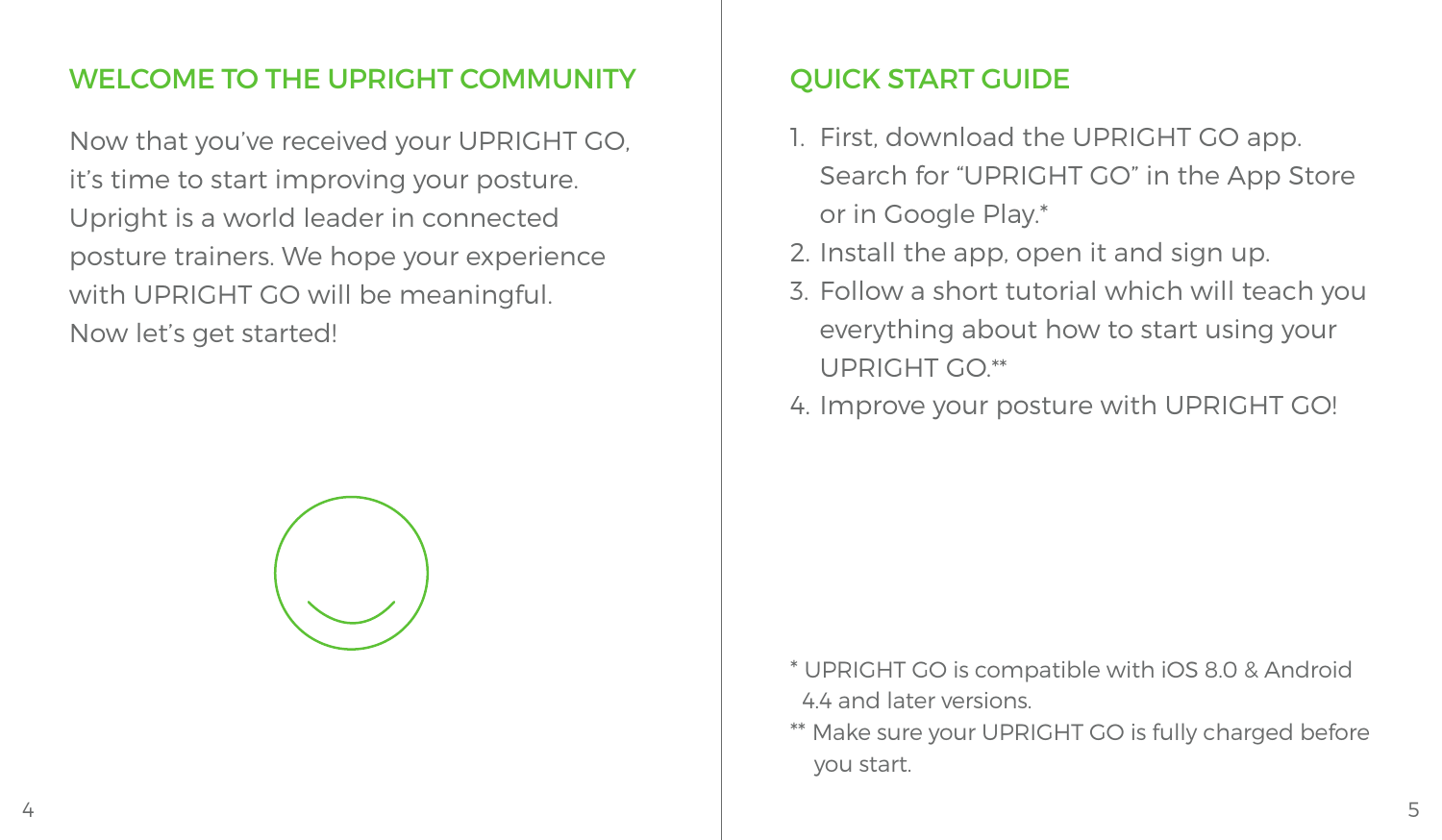

# WHAT'S IN THE BOX

UPRIGHT GO TRAVEL CASE CHARGING CABLE 5 x MULTIPLE-USE ADHESIVES 4 x ALCOHOL PADS USER MANUAL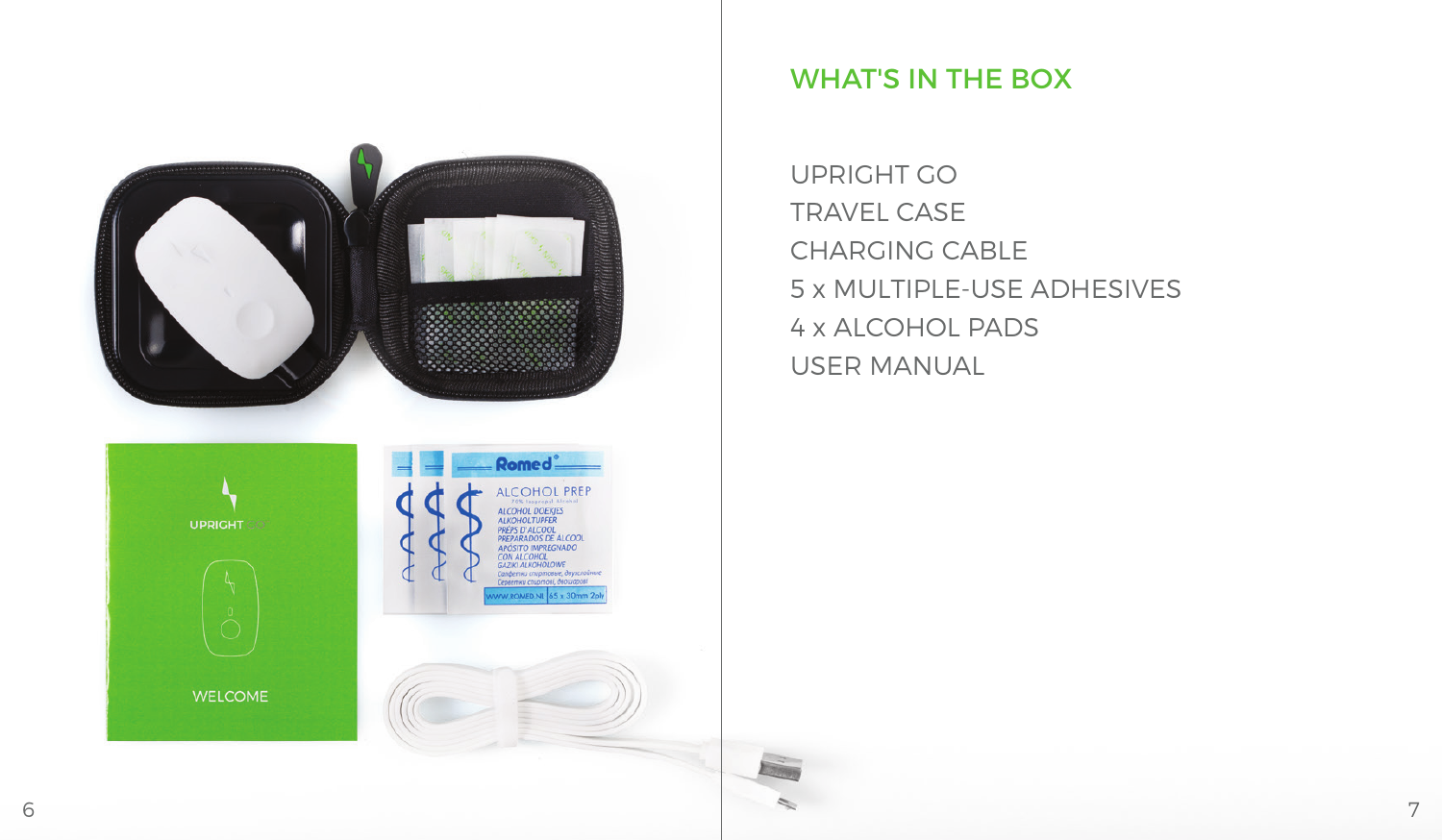As long as the UPRIGHT GO is on, it will continuously monitor your posture data, making the data available in the mobile app.

UPRIGHT GO has two operation modes:

TRAINING - in this mode the device will vibrate every time you slouch.

TRACKING - the device will not vibrate, but will still track your posture.

### HOW TO SWITCH BETWEEN THE MODES

You can switch between modes either via the app or via the UPRIGHT GO power button.

#### USING THE APP

Tap START TRAINING to move to TRAINING mode - notice the top bar now shows "TRAINING". Tap PAUSE TRAINING to

**OPERATION MODES** Switch to TRACKING mode (top bar shows "TRACKING").

### USING THE DEVICE

Click the power button one time to switch from TRAINING mode to TRACKING mode. Remember to calibrate your device first.

### HOW TO CHOOSE BETWEEN THE MODES

- TRAINING mode works best when you're sitting or standing, and can be attentive to your UPRIGHT's feedback.
- TRAINING mode is not recommended while you are busy with activities that regularly require you to bend down (e.g. eating, washing dishes, house cleaning, etc.).
- Switch to TRACKING mode when you cannot be engaged in the training, or when you're finished with your trainings for the day.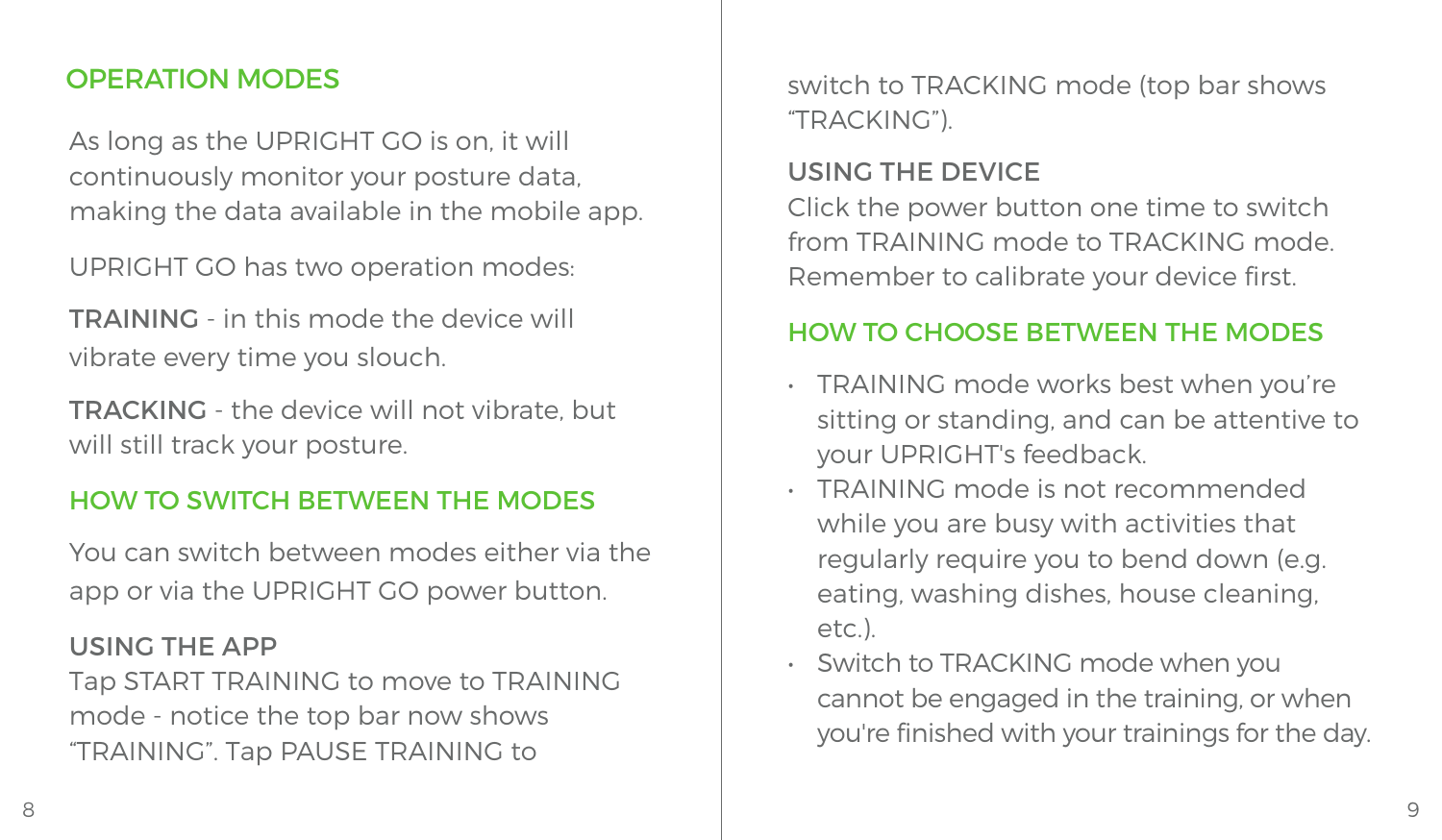# YOUR TRAINING PLAN

- Your training plan is built based upon your personal profile.
- Each training day has a daily goal that represents your recommended training time. Daily goals gradually increase in difficulty.
- Please note that you can only complete your daily goals in TRAINING mode, while having an upright posture.
- Once you complete your training plan, you will be provided with guidance regarding how to retain your improved posture. 2-4 times a week are recommended for maintaining your posture.

### RESTING BREAKS

- To help maintain a healthy balance of training over a specified amount of time, the UPRIGHT GO will notify you with a long vibration. Shortly after, the device will automatically switch to TRACKING mode.
- Make sure to stick with the training plan and not overtrain. If you wish to train more than your daily goal, we recommend not to train more than double your daily goal, especially in the first 5 days. Overtraining may cause sore muscles.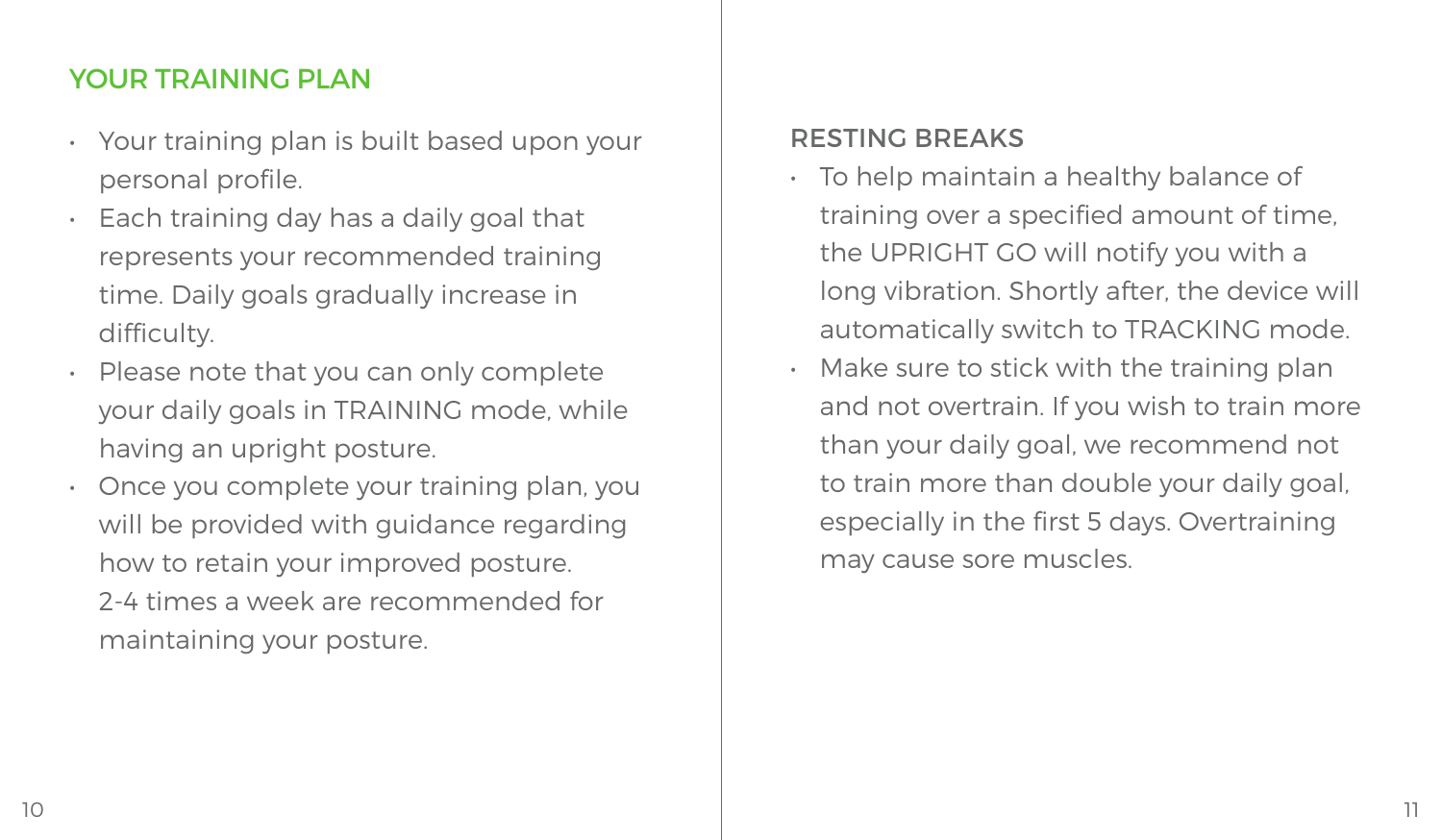- As you make progress with your training, you will be introduced to the concept of "Training Sessions."
- Clinical studies show that repetition plays a significant role in habit formation. Training sessions were designed to simulate this.
- A daily goal might be divided into 2-3 training sessions. It is recommended that you take a proper break (of about 40 minutes) after finishing a session.



# SESSIONS PLACING UPRIGHT GO ON YOUR BACK

You have 5 multiple-use adhesives in your UPRIGHT GO box. One of them is already attached to the back side of the device.

- For best performance, make sure that your skin is dry and clean before placing the UPRIGHT GO on your back. The adhesives will not stick to wet skin.
- Peel off the green patterned covering from the adhesive.
- Next, firmly attach the device to your upper back, directly on your spine.

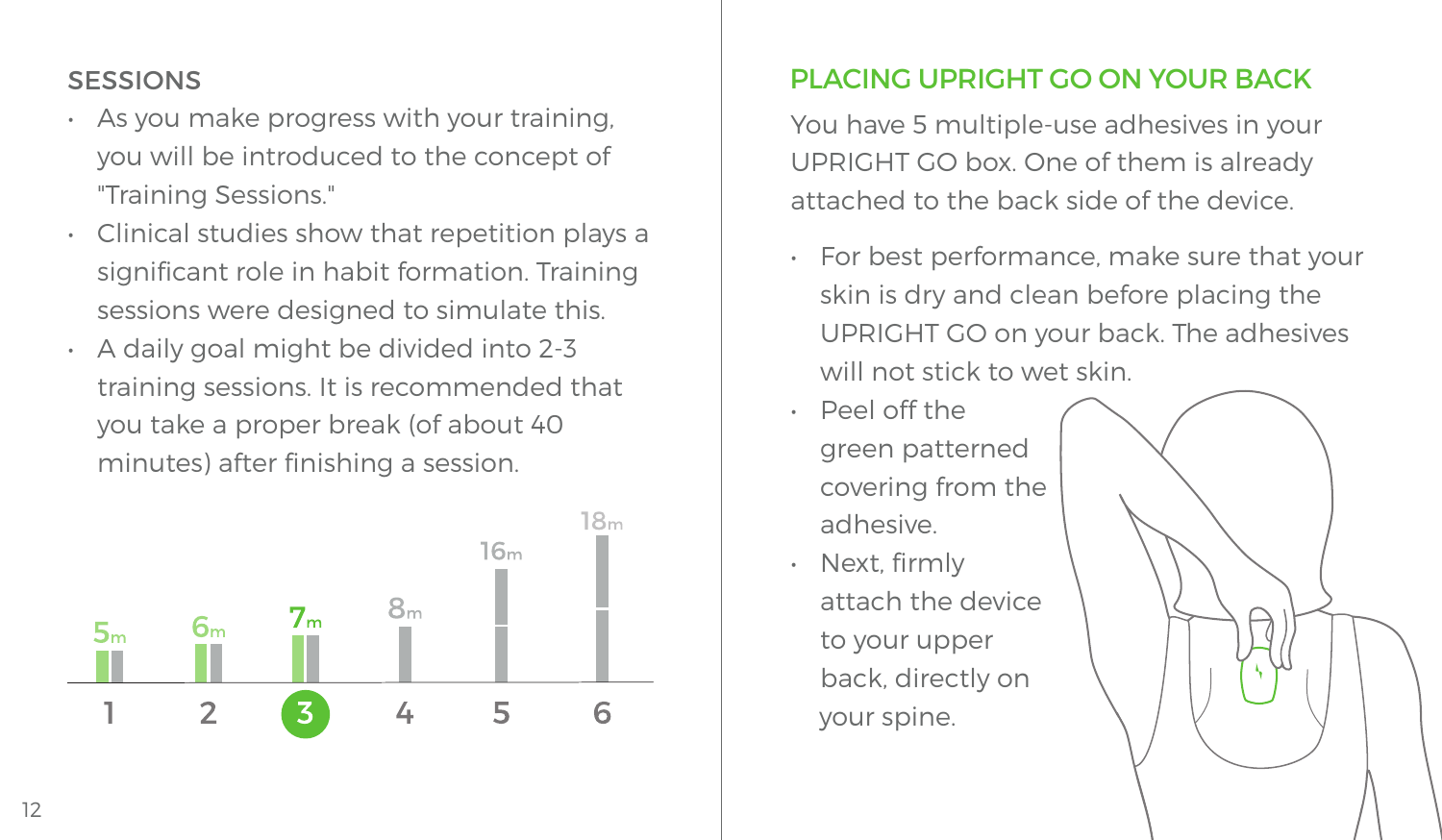## **MAINTENANCE**

Each multiple-use adhesive can last for several weeks with proper cleaning and maintenance.

When needed, the adhesives should be cleaned with the alcohol pads included in the box, or any standard alcohol pad. You can also clean with a few drops of water and some soap.\*

After cleaning, make sure to let the adhesive dry off before attaching it to your skin.

To ensure the cleanliness of the adhesive in use, we recommend placing your device in the travel case whenever you are not using it.

\* The UPRIGHT GO is not water proof, so make sure water does not enter the USB port.

# UPRIGHT GO ADHESIVES **REPLACEMENT INSTRUCTIONS**

- 1. Remove the old adhesive from the UPRIGHT GO and take a new adhesive.
- 2. Peel off only the blank side and attach to the device.
- 3. Once you are ready to train, peel off the green "SKIN" side and attach the device to your upper back, directly on the spine.

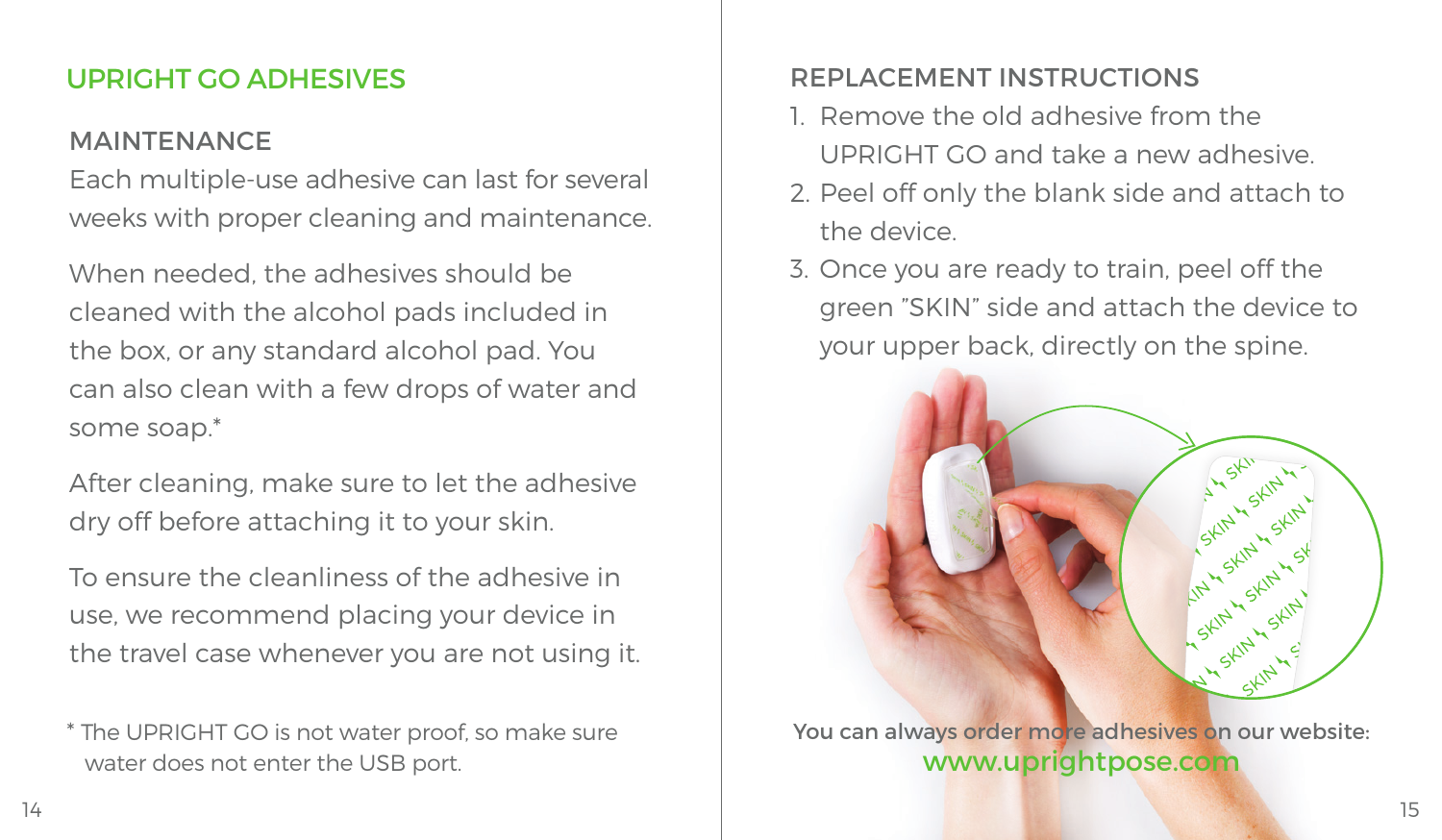The calibration process serves to teach your UPRIGHT GO what your upright (i.e. straight) posture is.

It is important to calibrate your UPRIGHT GO every time you put it on your back.

If you're about to spend the majority of your day sitting, you should calibrate while sitting. Otherwise, calibrate while standing. You can repeat this step whenever you feel that

your slouch position is not properly identified.

# HOW TO CALIBRATE

Calibrating your device is very simple and only takes 2 seconds. It can be done either from the app or from the UPRIGHT GO itself. as follows:

- **CALIBRATION CALIBRATION** *CALIBRATION CALIBRATION* still for calibration.
	- Double click the power button, or tap CALIBRATION on the app's main screen.
	- UPRIGHT GO will immediately respond with two short vibrations.



the next page for more tips on how to ct your upright posture during calibration.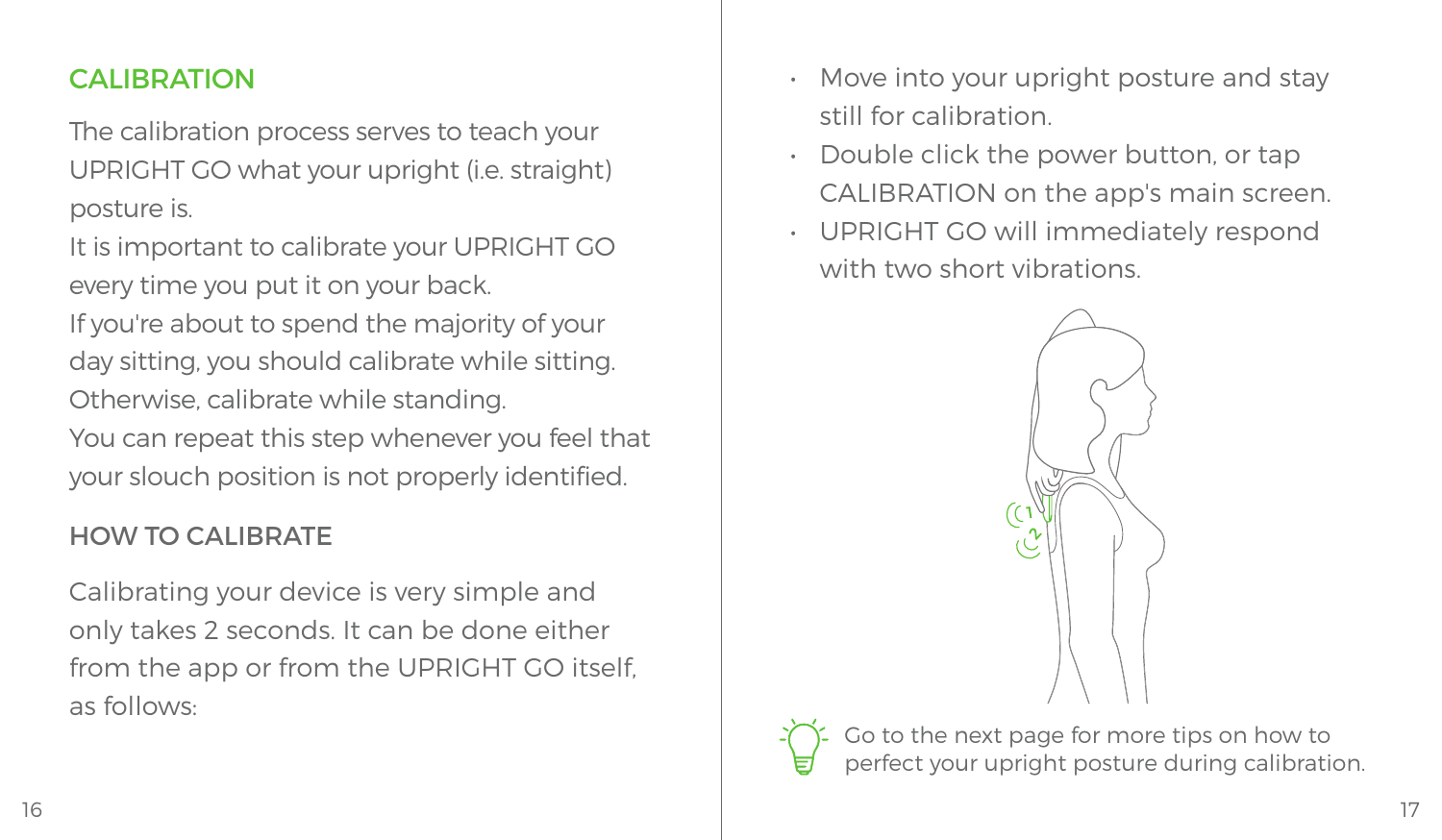To be upright, during calibration or in general, make sure to pay attention to the following instructions:

### SITTING

- $\cdot$  The first step is to find your neutral spine. meaning your natural upright position.
- The common mistake is to hyperextend with the thought that you are straight. Always remember that your neutral spine should feel comfortable and natural.
- Pull your belly button towards your spine to find support from your core. Remember to breath deeply and stay relaxed.
- Roll your shoulders back and drop them straight down.
- Lengthen your neck and slightly tuck your chin in.
- **HOW TO PERFECT YOUR UPRIGHT POSTURE**  $\qquad \qquad$  Imagine there is a string pulling you up from your crown.
	- As long as you're upright, you may choose to lean against your chair or not. However, your core muscles are more engaged while not leaning back.

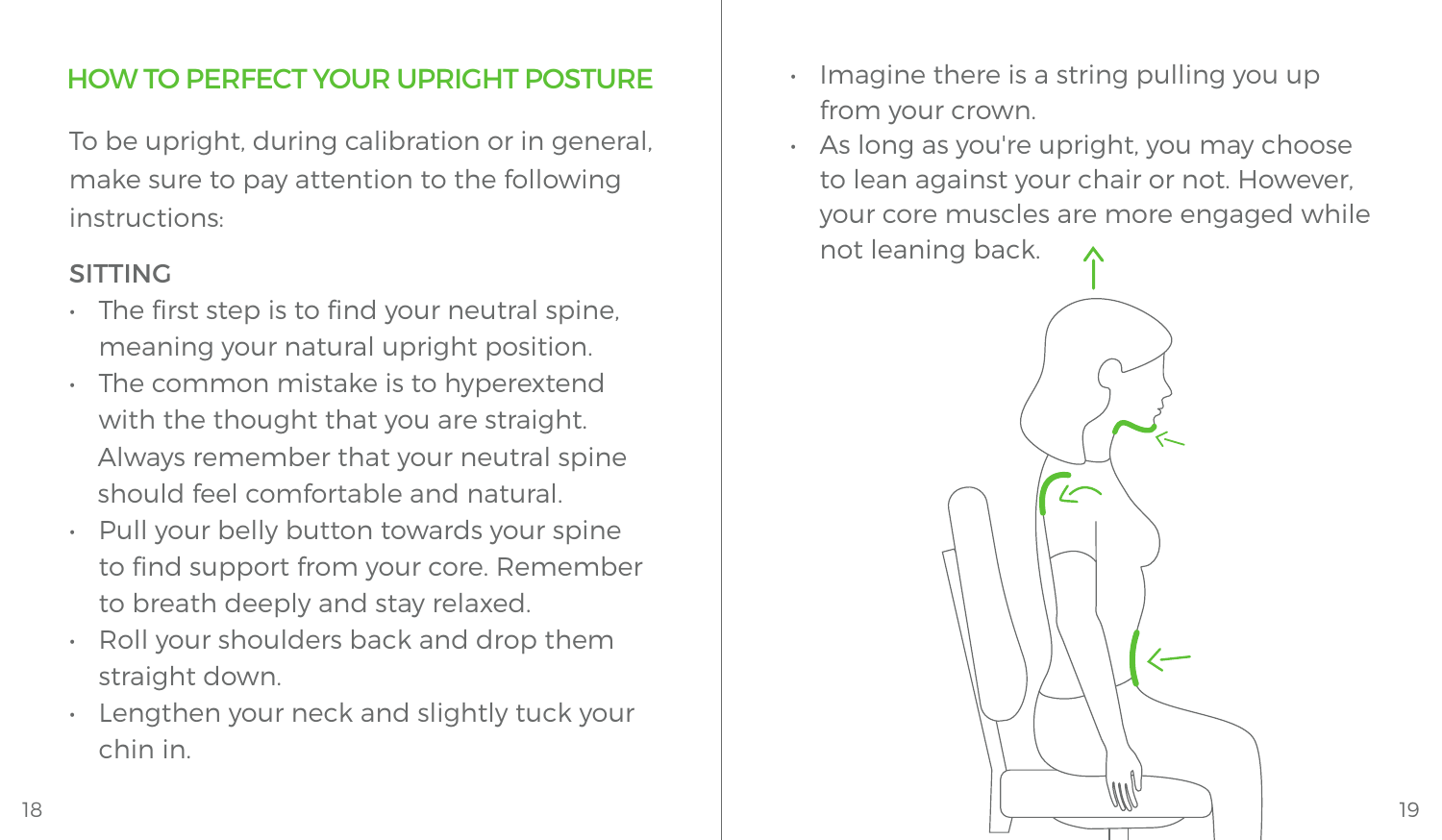# HOW TO PERFECT YOUR UPRIGHT POSTURE

# **STANDING**

To maintain a good posture while standing up or walking about, keep these tips in mind:

- Stand tall, take a deep breath, and relax your shoulders back.
- Keep your head level with your body, pull in your abdomen and don't lock your knees.

Be sure to not stare down at your phone if you need to use your phone, lift it up, rather than staring down.

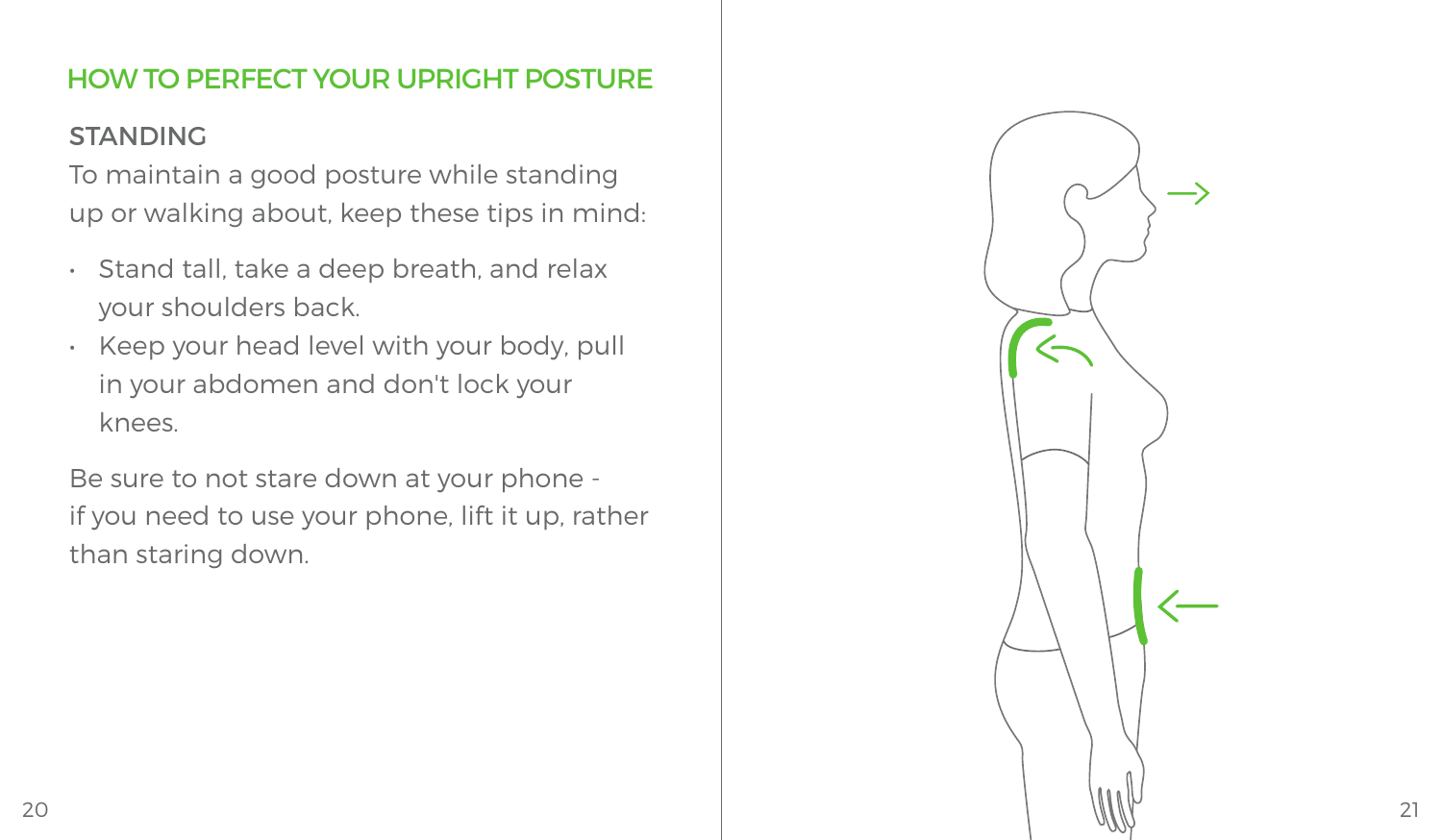# OPERATING YOUR UPRIGHT GO FROM BOTH THE APP & THE DEVICE ITSELF

#### CALIBRATION



 When device is turned on and on your back,  $\dot{\circ}$  double click the power button.

When the device is on your back,  $\frac{1}{2}$  turned on and connected to the app tap the CALIBRATION button (4)

# SWITCHING BETWEEN TRACKING & TRAINING MODES

| ۰.                                  |  |
|-------------------------------------|--|
| ٠<br>ł<br>and the state of the con- |  |

 After the device is calibrated, click the power button once.



Use the "PAUSE TRAINING" or "START TRAINING" buttons on the main screen.

# TURNING UPRIGHT GO ON/OFF



 To turn on, click the power button once. ් $\int$  To turn off, hold down the power button for a few seconds.

# YOU CAN USE YOUR UPRIGHT GO WITHOUT EVEN OPENING THE APP

Whenever you are on the go, and feeling like training and tracking your posture without dealing with your phone, simply follow these steps:

- 1. Turn UPRIGHT GO on.
- 2. Place it on your back and hold an upright position.
- 3. Calibrate it by double clicking the power button. UPRIGHT GO will respond with 2 vibrations.
- 4. You are ready to GO!

Your posture data will be saved on the device. Make sure to connect and sync your device to the app in order to view your progress. (We recommend at least on a weekly basis).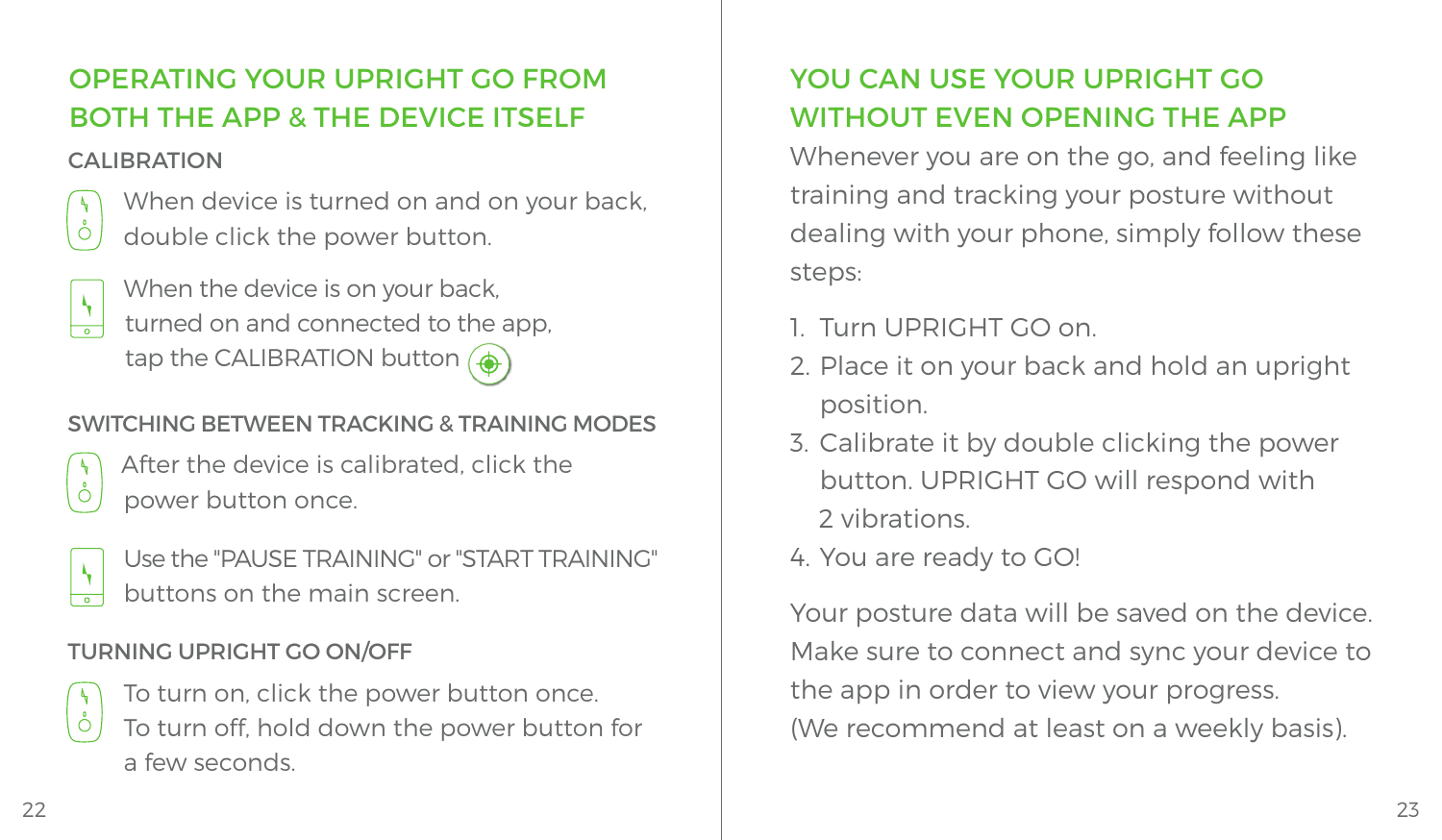# LED INDICATORS



#### IN USE

| ∩         | <b>BLINKING BLUE</b>  | Searching for mobile<br>app connection |
|-----------|-----------------------|----------------------------------------|
| $\bullet$ | <b>BLINKING GREEN</b> | Successfully connected<br>to the app   |
| ∩         | <b>BLINKING RED</b>   | Low battery                            |

The LED will stop blinking 30 seconds after any click. That way, you can rest assured that it's not blinking on your back.

#### DURING CHARGING

| SOLID RED   | Charging correctly |
|-------------|--------------------|
| SOLID GREEN | Fully charged      |

#### DURING FIRMWARE UPDATE

|   | <b>SOLID BLUE</b>   | Firmware update<br>required                  |
|---|---------------------|----------------------------------------------|
| ∩ | <b>BLINKING RED</b> | Deleting old firmware                        |
|   | SOLID GREEN         | Updating firmware                            |
|   | SOLID RED           | Battery level too low to<br>start the update |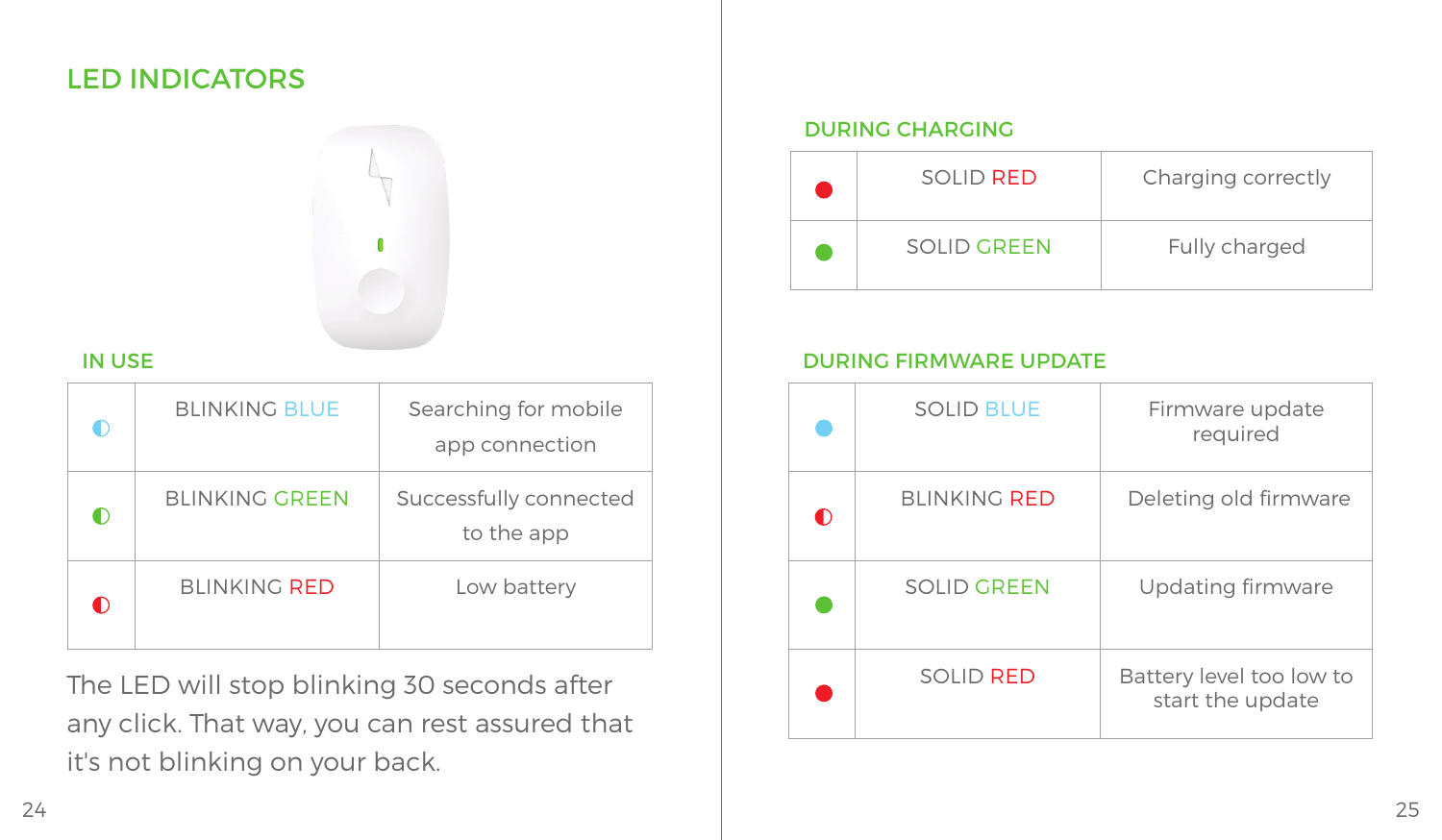# VIBRATION FEEDBACK

| Calibrating now                              | 2 SHORT<br><b>VIBRATIONS</b> |
|----------------------------------------------|------------------------------|
| UPRIGHT GO is now turned                     | 1 SHORT                      |
| ON/OFF                                       | <b>VIBRATION</b>             |
| No battery.                                  | 2 SHORT                      |
| Device is turning off                        | <b>VIBRATIONS</b>            |
| Resting break. Device                        | 1 LONG                       |
| switched to tracking mode.                   | <b>VIBRATION</b>             |
| Change between<br>TRACKING\TRAINING<br>modes | 1 SHORT<br><b>VIBRATION</b>  |

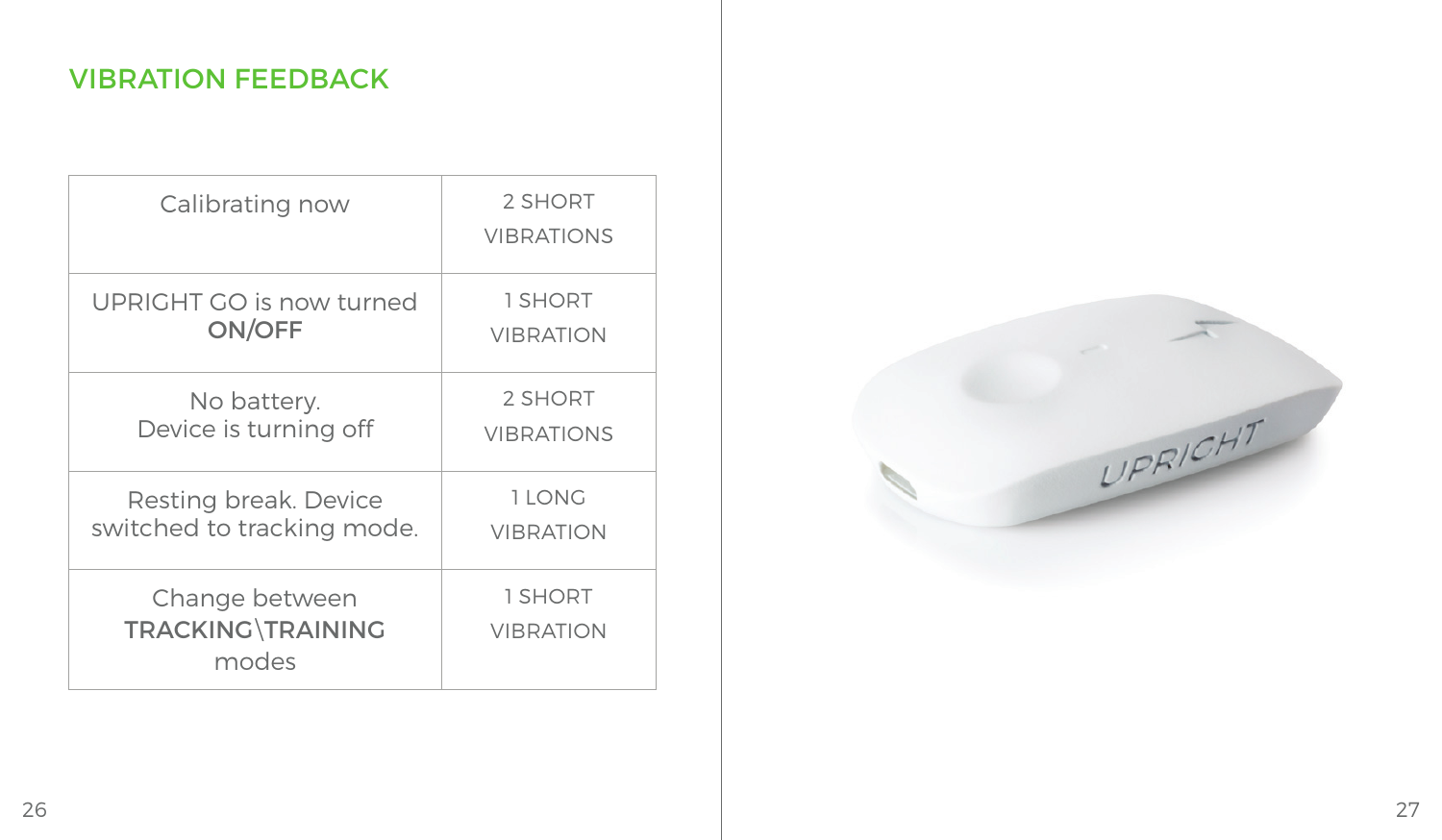# VIBRATION SETTINGS

You can easily press the Vibration button in the main screen of the app to customize your UPRIGHT GO vibration features.



There are three different Vibration Patterns you can choose from:

> **PATTERN SENSITIVITY DELAY SHORT MEDIUM** LONG

This allows you to balance between shorter and longer vibrations for your convenience. The Sensitivity slider allows you to choose how strict (high sensitivity) or lenient (low sensitivity) you want your GO to be. If you move the slider to a lower value, you will need to slouch more in order for the GO to vibrate.

PATTERN SENSITIVITY DELAY

We wouldn't like the UPRIGHT GO to vibrate whenever you just bend over to pick something up from the floor. In Delay setting you can choose the gap in time between slouching to vibration. The recommended time is 2 sec and will allow UPRIGHT GO to ignore necessary and short slouches.

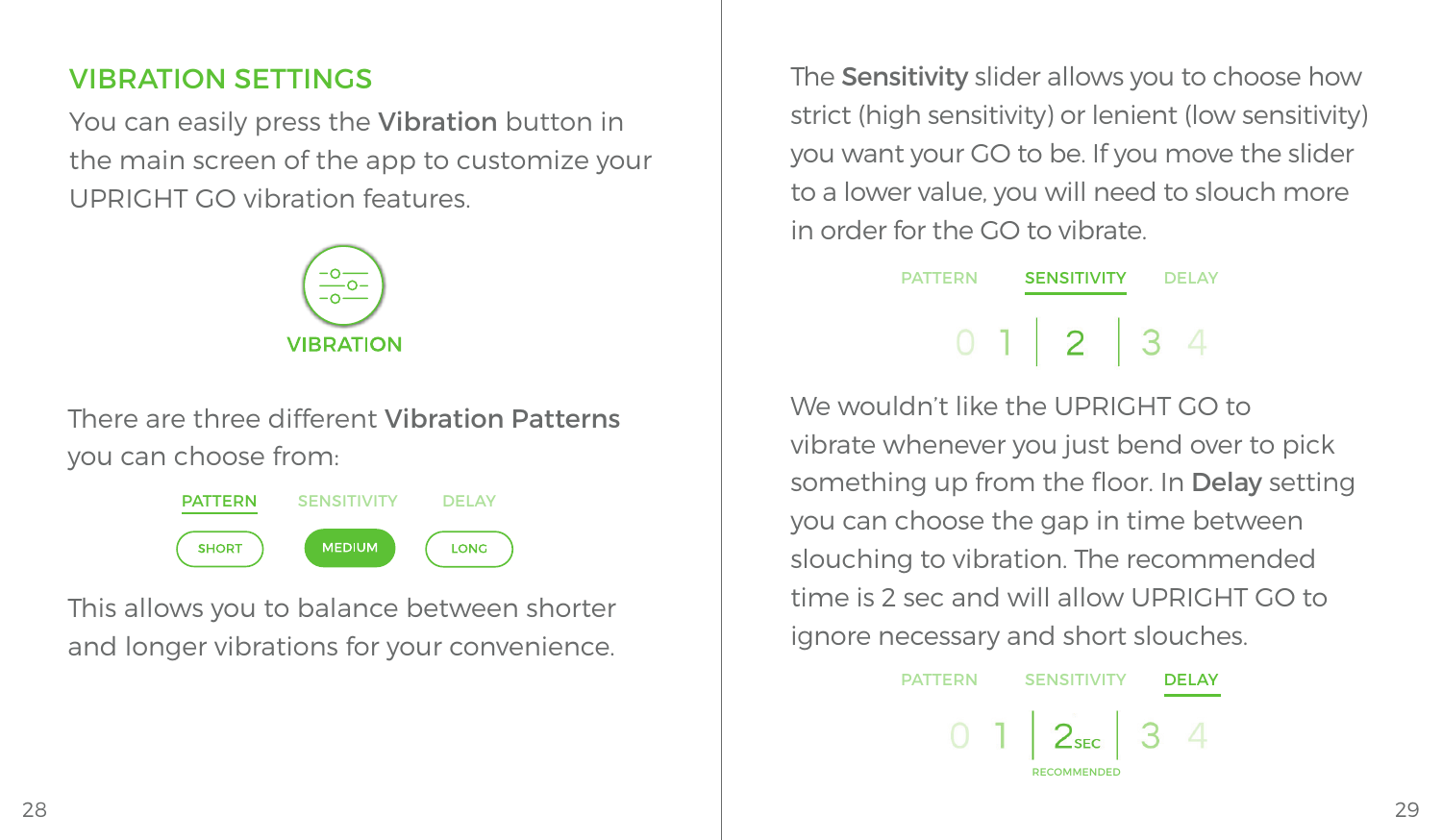# FIRMWARE UPDATE SPECS

As we keep working on making the UPRIGHT GO better, every once in a while we release a new device software version. Each version update includes improvements and new features. Whenever there's a new firmware available, we strongly recommend you to update.

To update your firmware, connect your UPRIGHT GO to the app. Next, go to SETTINGS > FIRMWARE UPDATE.

Before you start, check out the following tips:

- Firmware update takes a few minutes, in which we recommend to use your phone as minimally as possible.
- Make sure that both your UPRIGHT GO and your phone are fully charged, and that there is an internet connection.
- Keep the UPRIGHT GO and your phone close together.

### UPRIGHT GO

| Dimensions          | 55 25 x 33 16 x 11 62 mm                               |
|---------------------|--------------------------------------------------------|
| Weight              | 12gr                                                   |
| <b>Bluetooth</b>    | Bluetooth Low Energy 4.0,<br>RF Power - 0 dBm          |
| Battery             | Lithium-Ion, 3.7V.<br>115mAh.0.425Wh                   |
| <b>Battery Life</b> | Up to 2 days of usage<br>(depending on operation mode) |

#### MOBILE COMPATIBILITY

iOS 8.0 & Android 4.4 or later versions.

# ADHESIVES

Made from medical grade silicone. For more info and usage precautions, see pages 14 & 39.

# **WADDANTY**

2-year warranty.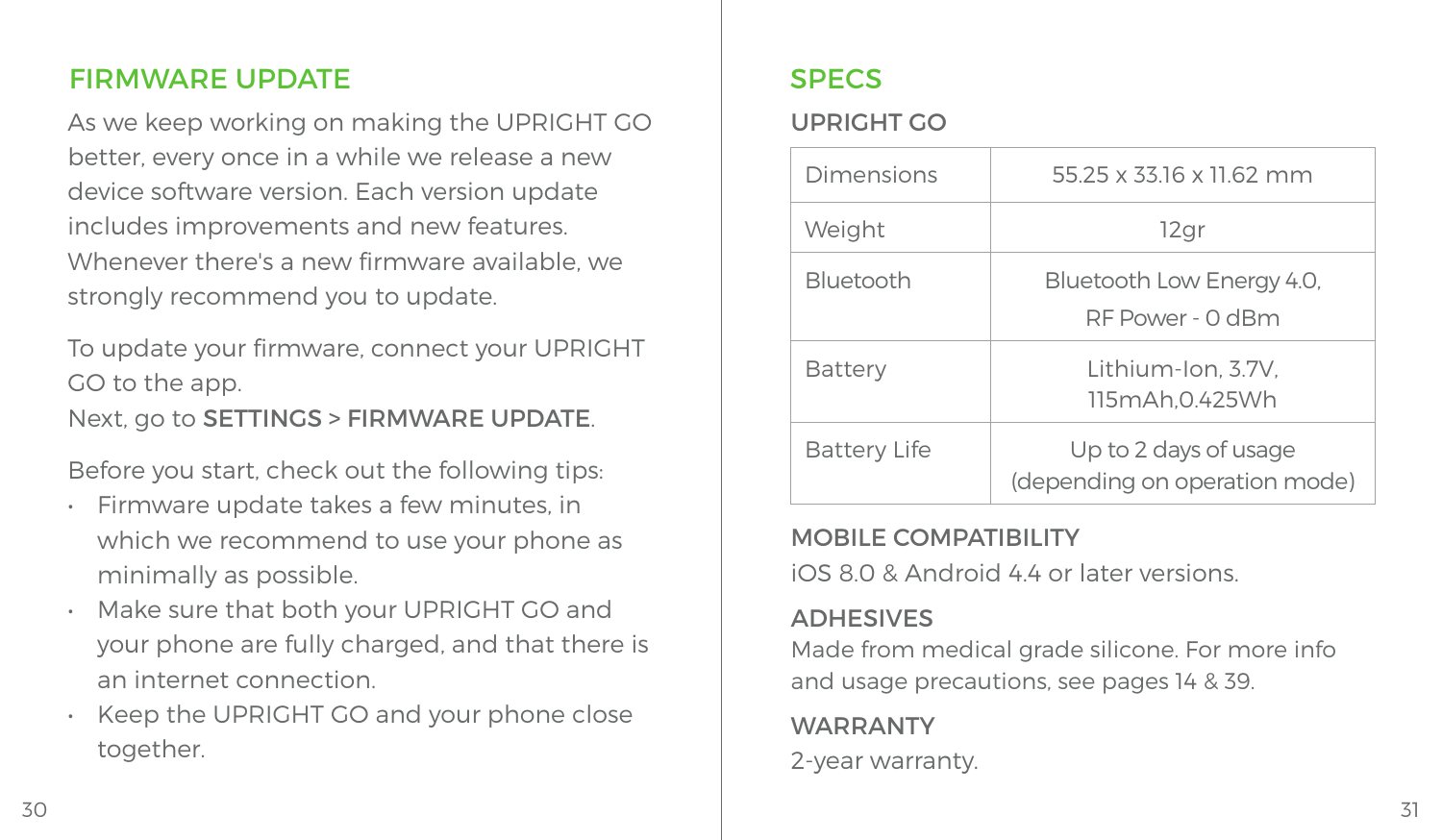#### **DEGULATORY INFORMATION** Safety

This equipment has been tested to comply with IEC standard IEC60950-1.

#### Wear and Care:

UPRIGHT very effectively measures and trains your posture, though it is not a medical device.

When caring for your UPRIGHT, keep the following tips in mind:

- Do not use abrasive cleaners to clean your UPRIGHT, such as bleach.
- Do not expose your UPRIGHT to any chemicals such as flammable liquid, etc.
- If you experience any kind of discomfort or notice signs of skin irritation where UPRIGHT touches your back, please discontinue its use and contact our support team.
- Do not attempt to disassemble or service your UPRIGHT.
- Protect your UPRIGHT from impact shocks.
- Do not expose your UPRIGHT to extremely high temperatures above 40°C or low temperatures below  $-20^{\circ}$ C.
- Do not expose your UPRIGHT to direct sunlight for extended periods of time.
- Do not leave your UPRIGHT near open flames.

### SAFETY NOTICES

Take the time to read, understand, and follow all safety

information that is contained in this user manual before using your UPRIGHT. Please save these instructions for future reference.

 WARNING: Indicates a potentially hazardous situation, which could result in death or serious injury and/or property damage if not avoided.

A CAUTION: Indicates a potentially hazardous situation. which could result in minor or moderate injury and/or property damage if not avoided.

# $\Lambda$  CAUTION:

- Contains small parts. Keep out of reach of children.
- Use this appliance only for its intended use as described in this manual. Do not operate this appliance if it has a damaged cord, plug, cable or housing.
- Only set on dry surfaces. Do not place on a surface that is wet from water or cleaning solvents.
- Do not enter areas where the use of transmitters is prohibited.

# WARNING: Hazardous Voltage

To reduce the risk of electric shock and to avoid possible risks associated with hazardous voltage, which if not avoided could result in death or serious injuries, read, understand and follow the following safety instructions:

- UPRIGHT requires a USB connector for charging.
- Make sure that you are using certified USB power supply.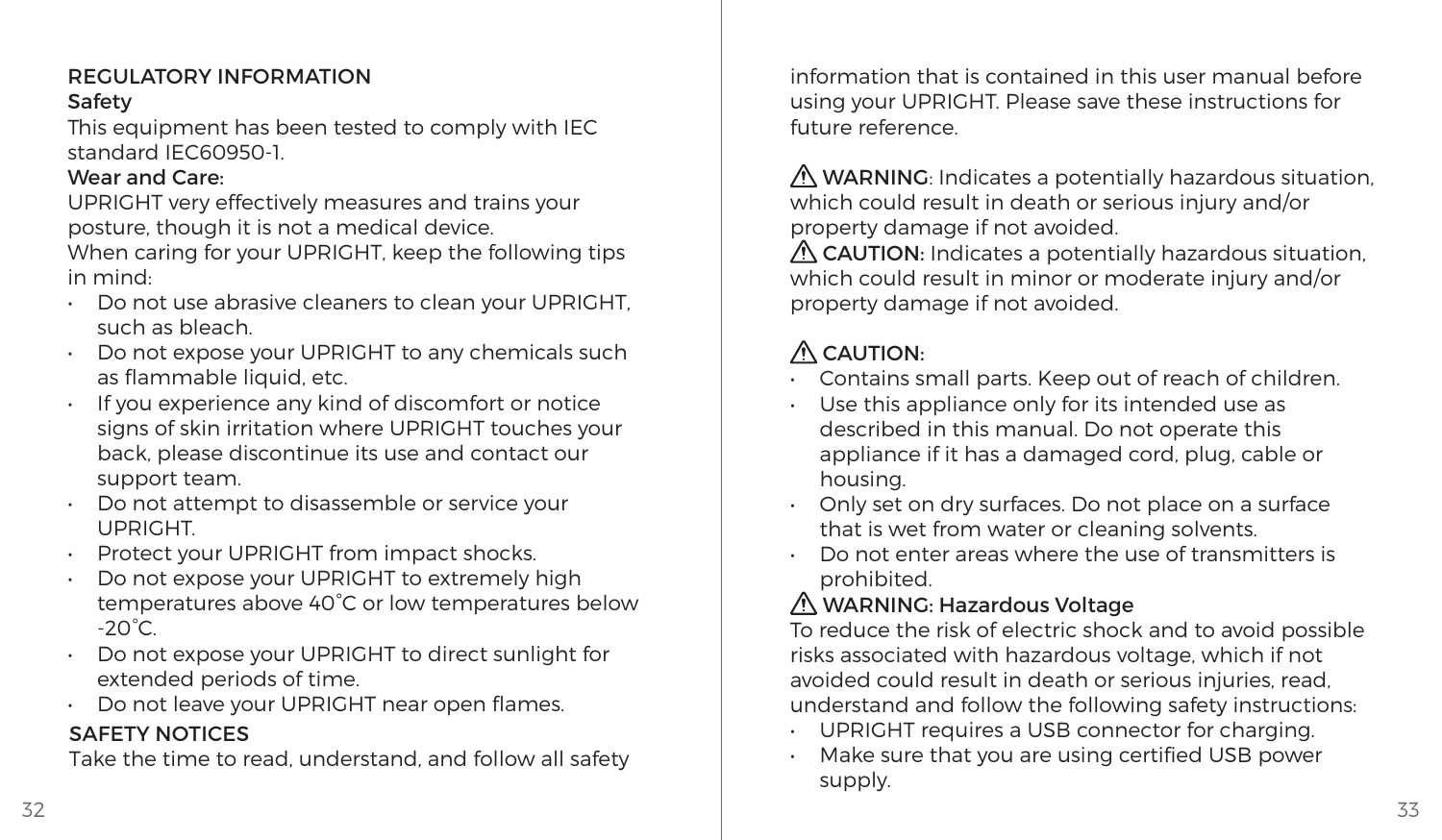- Power supply should be Limited Power Supply (LPS).
- Do not attempt to charge the device using an outdoor outlet. Only use indoor AC/DC adapters.
- Do not expose the AC/DC adapter to rain, steam or wet conditions.
- Handle the AC/DC adapter by the plug, not the cord.
- Keep the device away from liquid, heat sources, and steam.
- Do not connect the AC/DC USB power connector to the device while in or near water.
- Do not submerge the device under running water during charging.
- Do not place or store an appliance where it can fall or be pulled into a tub or sink.
- Do not place or drop into water or other liquid.

#### Built-in Battery Precautions  $A$  CAUTION:

This product contains a lithium-ion rechargeable battery. There is a risk of explosion if batteries are not handled appropriately.

- The batteries are not designed to be replaced.
- Do not expose the device to temperatures exceeding 55°C when the device is in use.
- Damage inflicted on the battery could cause an explosion and/or fire.
- Do not dismantle, open or shred the battery.
- Do not expose the battery to heat or fire. Avoid storage in direct sunlight.
- Do not short-circuit the battery.

#### Disposal and Recycling Information

For disposal and recycling of UPRIGHT, please contact your local recycling authority, and if you have any questions on the matter, please contact our support team at: hello@uprightpose.com.

# FC FCC ID:2AWF3-UR01 USA: Federal Communications Commission (FCC)

#### **Statement**

"This device complies with Part 15 of the FCC Rules. Operation is subject to the following two conditions: (1) This device may not cause harmful interference, and (2) this device must accept any interference received, including interference that may cause undesired operation."

#### FCC Caution:

"Changes or modifications not expressly approved by the part responsible for compliance could void the user's authority to operate the equipment."

#### FCC Statement:

"This equipment has been tested and found to comply with the limits for a Class B digital device, pursuant to part 15 of the FCC Rules. These limits are designed to provide reasonable protection against harmful interference in a residential installation. This equipment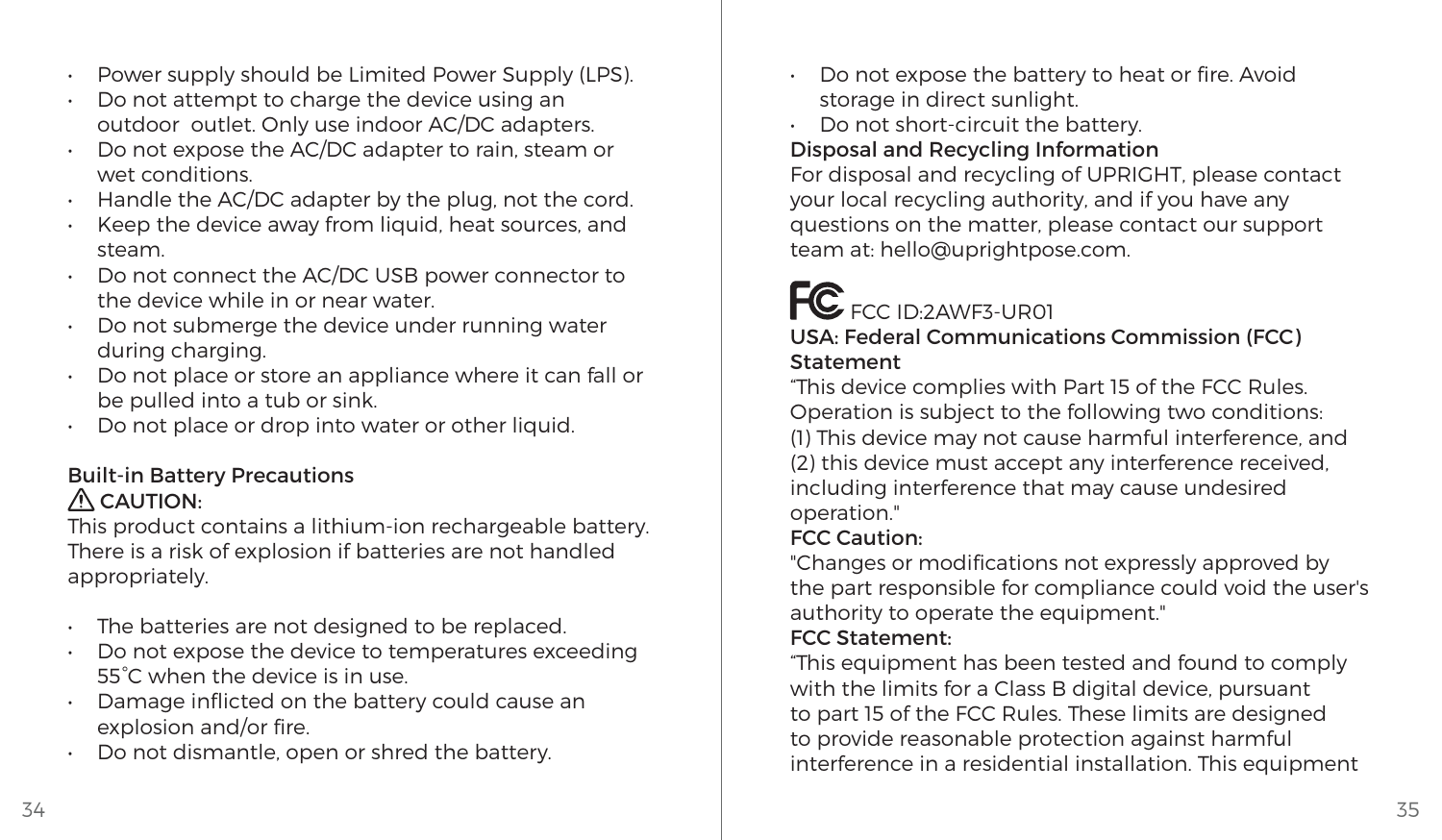generates, uses and can radiate radio frequency energy and, if not installed and used in accordance with the instructions, may cause harmful interference to radio communications. However, there is no guarantee that interference will not occur in a particular installation. If this equipment does cause harmful interference to radio or television reception, which can be determined by turning the equipment off and on, the user is encouraged to try to correct the interference by one or more of the following measures:

- Reorient or relocate the receiving antenna.

- Increase the separation between the equipment and receiver.

- Connect the equipment into an outlet on a circuit different from that to which the receiver is connected.

- Consult the dealer or an experienced radio/TV technician for help."

# **CEC**

# BC)

 $\sim$  This device have been tested for compliance with California Code Of Regulations Title 20, Sections 1601-

1608.

10 CFR Section 430.23(aa)(Appendix Y to Subpart B of Part 430)

#### CANADA: INDUSTRY CANADA (IC) STATEMENT IC ID:20607-UR01

"This device complies with Industry Canada license-

exempt RSS standard(s).

Operation is subject to the following two conditions: (1) this

device may not cause interference, and (2) this device must accept any interference, including interference that may cause undesired operation of the device.

Le présent appareil est conforme aux CNR d'Industrie Canada applicables aux appareils radio exempts de licence. L'exploitation est autorisée aux deux conditions suivantes : (1) l'appareil ne doit pas produire de brouillage, et (2) l'utilisateur de l'appareil doit accepter tout brouillage radioélectrique subi, même si le brouillage est susceptible d'en compromettre le fonctionnement."

RSS-102 Statement:

"This equipment complies with Industry Canada radiation exposure limits set forth for an uncontrolled environment.

Cet équipement est conforme à l'exposition aux rayonnements Industry Canada limites établies pour un environnement non contrôlé."

#### EU (EUROPEAN UNION)

 $\blacksquare$  This product has been confirmed to comply with European Radio Equipment Directive (RED), 2014/53/EU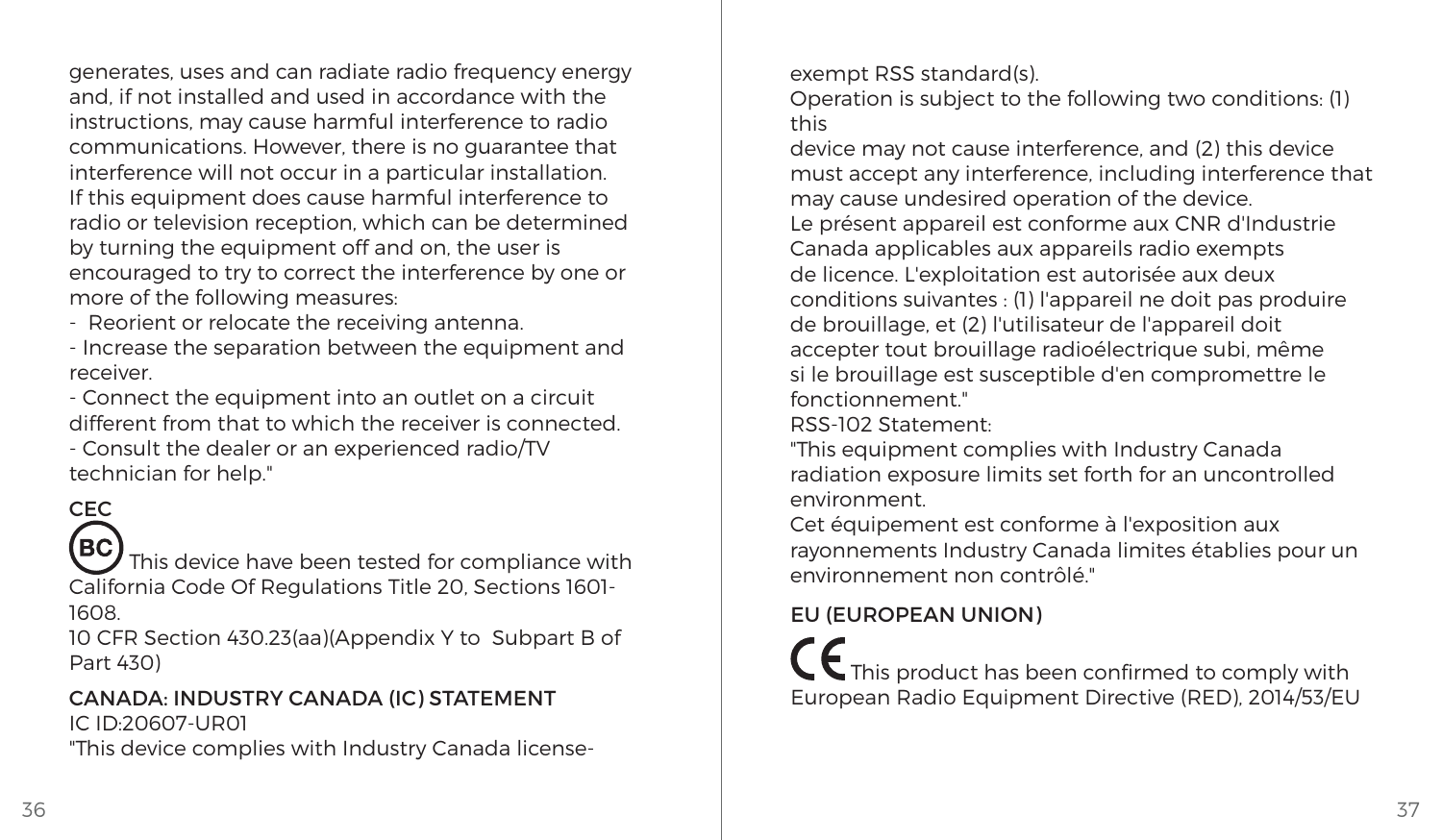The symbol on the product or its packaging signifies that this product has to be disposed separately from ordinary household wastes at its end of life. Please kindly be aware that this is your responsibility to dispose electronic equipment at recycling centers so as to help conserve natural resources. Each country in the European Union should have its collection centers for electrical and electronic equipment recycling. For information about your recycling drop off point, please contact your local electrical and electronic equipment waste management authority or the retailer where you bought the product.

Le symbole sur le produit ou sur son emballage signifie que ce produit à la fin de sa vie doit être recyclé séparément des déchets ménagers ordinaires. Notez que ceci est votre responsabilité d'éliminer les équipements électroniques à des centres de recyclage afin d'aider à préserver les ressources naturelles. Chaque pays de l'Union européenne a ses centres de collecte et de recyclage pour le recyclage des équipements électriques et électroniques. Pour plus d'informations ou trouver un centre de recyclage, contactez votre commune ou le magasin où vous avez acheté le produit.

#### SILICONE ADHESIVES

UPRIGHT GO's adhesives are made from medical grade silicone. Avoid use if you have any known allergy to silicone. The adhesives have been throughly tested and should not cause skin irritation. However, if skin irritation develops, or any other symptoms occur, discontinue use and contact us. In case of irritation, wash skin thoroughly with soap and water. Seek medical attention if symptoms persist. The adhesives should not be used on wounded skin.

If eye contact occurs, hold the eye open and immediately wash with plenty of water for at least 15 minutes. Obtain medical attention if soreness or redness persist.